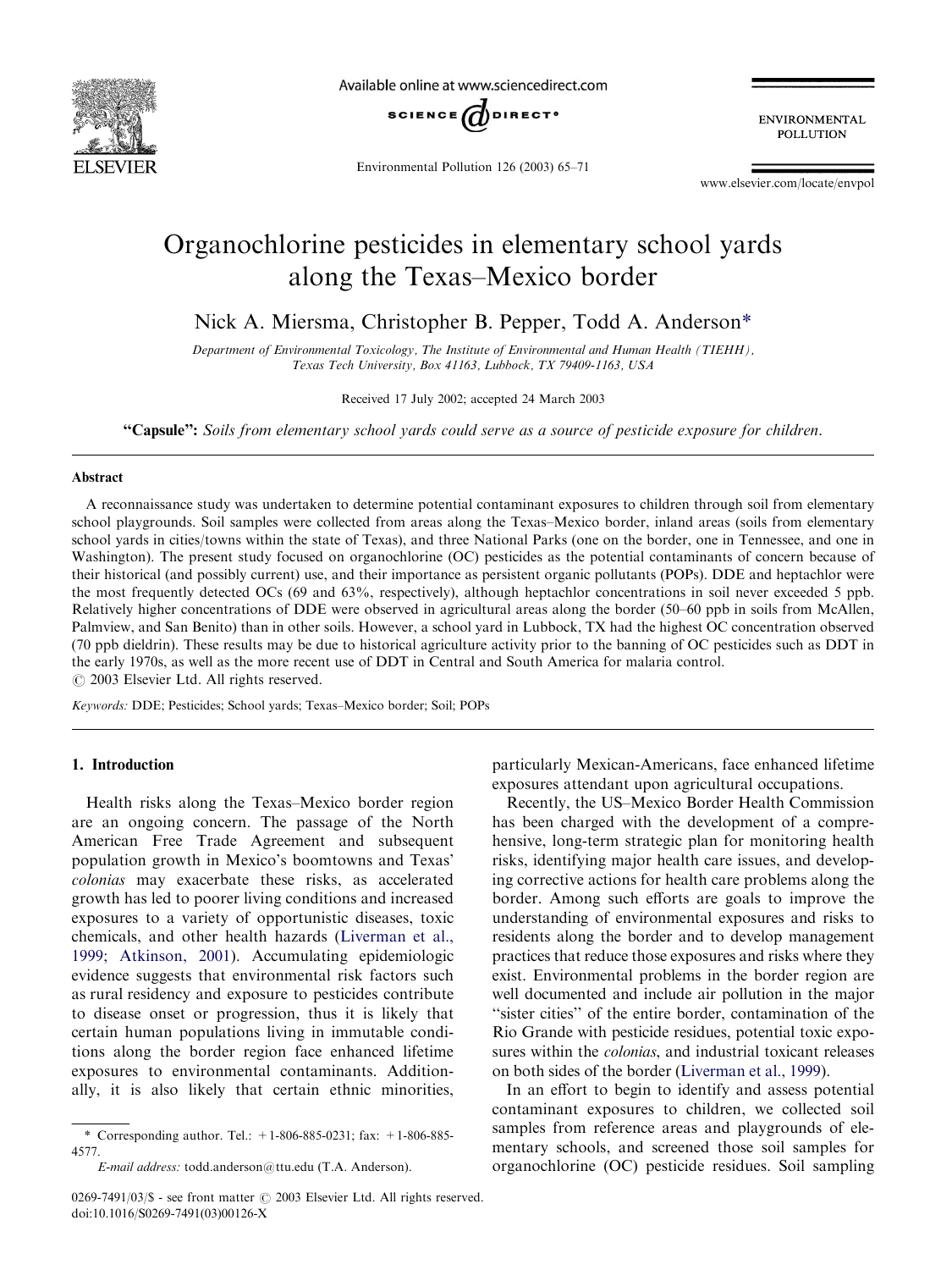was focused on areas along the Texas–Mexico border, but also included elementary school yards from inland areas in Texas with varying agriculture histories. We focused our screening efforts on OCs because of their importance as persistent organic pollutants (POPs). In general, POPs such as OC pesticides are receiving international attention and most recently new resolutions designed to eliminate and restrict POP use ([Mintz, 2001\)](#page-6-0) were drafted at the Convention on Persistent Organic Pollutants ([UNEP Chemicals, 2001](#page-6-0)). Although OC pesticides were banned for use in the United States, between the late 1940s and early 1970s these chemicals were widely applied in the United States to control nuisance insect populations and continue to be used in Mexico. OCs have long half-lives and high sorption coefficients which allows for prolonged exposure scenarios even in areas where these chemicals are no longer applied ([Muir et al., 1988;](#page-6-0) [Fraser et al., 2002\)](#page-6-0). They also accumulate in fat depots.

# 2. Materials and methods

### 2.1. Sample collection

Surface soils (top 30 cm) were collected using a trowel primarily from elementary school yards in eight cities/towns (El Paso, Harlingen, La Joya, McAllen,

Palmview, San Benito, Sullivan City, and Laredo) along the Texas side of the border (Fig. 1). Additional soil samples were collected from elementary school yards in towns within the state of Texas: Abilene, Albany, Corpus Christi, Lubbock, and Midland. Soils considered as ''reference'' were collected from three national parks in Tennessee (Great Smoky Mountains), Texas (Big Bend), and Washington (Olympic). A brief description of sample locations is provided in [Table 1](#page-2-0). For anonymity, the elementary school yards from each location where soil was collected were assigned a code. Soil samples  $(N=64)$  were stored in sterile Whirlpak<sup>®</sup> bags until processing.

# 2.2. Soil extraction

Soil samples were air dried and sieved (2 mm) prior to extraction. Accelerated solvent extraction (ASE) was used to extract the soil. Approximately 12–15 g of soil was mixed with anhydrous sodium sulfate, transferred to 33-ml extraction cells, and fortified with an internal standard containing tetrachloro-meta-xylene (TCMX) and decachlorobiphenyl (DCBP). The soil samples were extracted with 50:50 hexane:acetone (organic solvents were pesticide or GC/MS grade) using a Dionex 200 ASE (Dionex Corp.) under the following conditions: pressure=1500 psi, temperature=100  $°C$ , extraction time=15 min. Extracts were collected in 60-ml glass



Fig. 1. Map of the Texas–Mexico border region.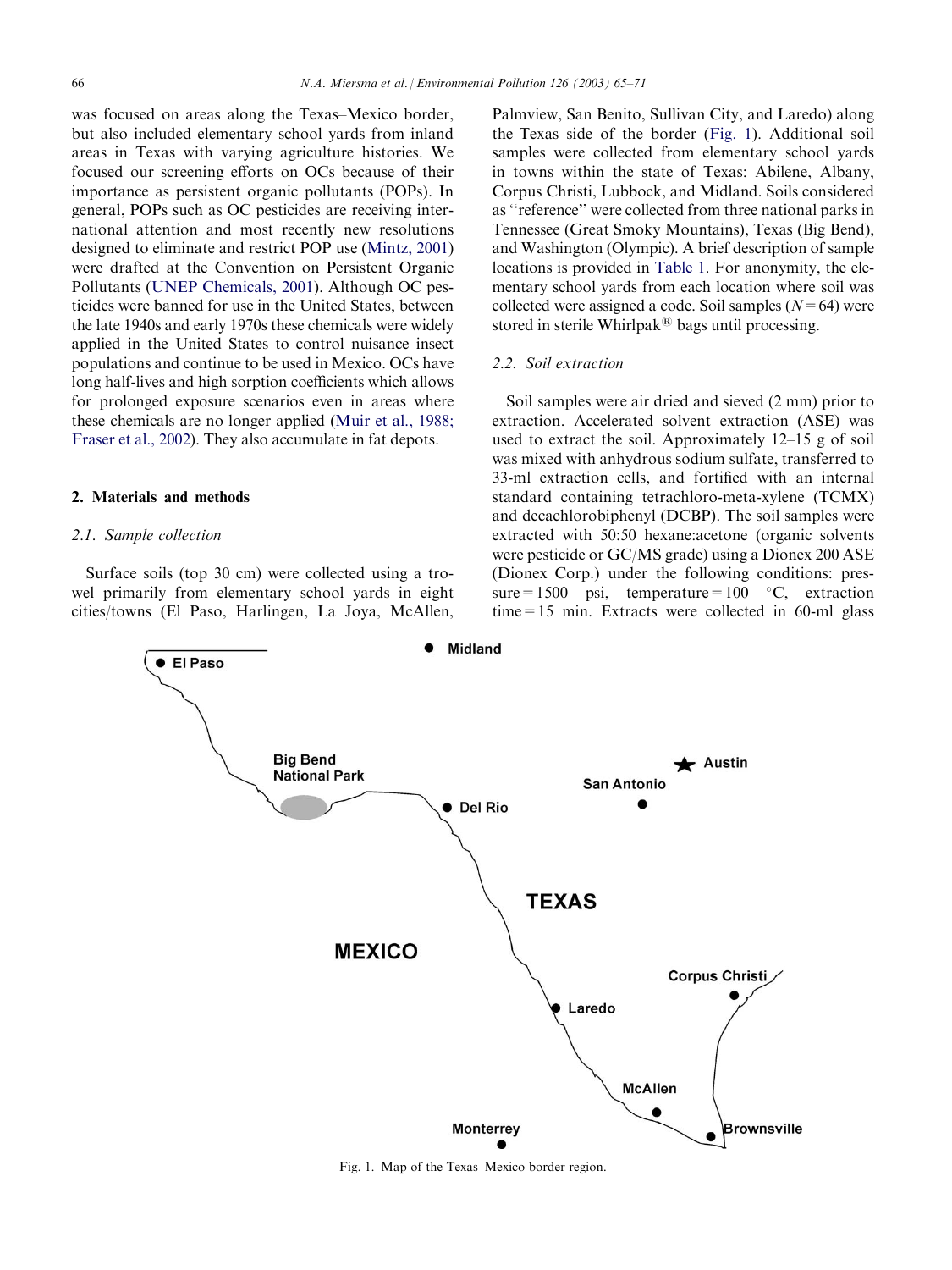<span id="page-2-0"></span>Table 1

| Location                    | Description                                                                                                  |
|-----------------------------|--------------------------------------------------------------------------------------------------------------|
| El Paso, TX                 | Border city dominated by industry with minimal agriculture                                                   |
| Harlingen, TX               | Border city in agricultural area between McAllen and Brownsville                                             |
| La Joya, TX                 | Small border town in agricultural area near McAllen                                                          |
| McAllen, TX                 | Border city in agricultural area                                                                             |
| Palmview, TX                | Small border town in agricultural area near McAllen                                                          |
| San Benito, TX              | Border town in agricultural area near Brownsville                                                            |
| Sullivan City, TX           | Small border town in agricultural area near McAllen                                                          |
| Corpus Christi, TX          | Coastal city in agricultural area                                                                            |
| Lubbock, TX                 | Inland city with extensive current and historical agricultural (cotton) activity, 300 miles north of Del Rio |
| Laredo, TX                  | Border city of international commerce with minimal agricultural activity                                     |
| Abilene, TX                 | Inland city with moderate current and historical agricultural activity, 325 miles north of Laredo            |
| Midland, TX                 | Inland city of oil production with minimal agricultural activity, 200 miles north of Big Bend National Park  |
| Albany, TX                  | Inland town of oil production and ranching with minimal agricultural activity, 345 miles north of Laredo     |
| Tennessee Reference         | Great Smoky Mountains National Park: High elevation woodland                                                 |
| Texas Reference 1           | Site along Pine Canyon watershed in Big Bend National Park: Low desert scrub                                 |
| Texas Reference 2           | Site along Pine Canyon watershed in Big Bend National Park: High elevation woodland                          |
| <b>Washington Reference</b> | West Twin Creek watershed in Olympic National Park: Hemlock-dominated stand                                  |

Descriptions of locations from which samples were collected for studies on organochlorine pesticide concentrations in soils from elementary school yards along the Texas–Mexico border and reference areas

vials with Teflon<sup>®</sup> caps. Extract volumes were reduced to 2 ml using rotary evaporation. The extracts were then cleaned using solid phase extraction (SPE) cartridges containing florisil. Eluates were brought to volume (2 ml), filtered (0.45  $\mu$ m Acrodisc<sup>®</sup>), and transferred to autosample vials. Extraction efficiency, as indicated by recovery of the internal standards (TCMX and DCBP), was consistently  $>80\%$ .

# 2.3. Residue analysis

A Hewlett-Packard 6890 gas chromatograph equipped with a 63Ni electron capture detector (ECD) and a  $30 \text{ m} \times 0.32 \text{ mm}$  DB-5 column was used to separate and quantify the OCs. Inlet and detector temperatures were 230 and 250  $\degree$ C, respectively. The temperature program was as follows: initial temperature was  $100\degree C$ ; increased from 100 to 180 °C at 25 °C/min; increased from 180 to 230 °C at 5 °C/min with a 2-min hold; increased from 230 °C to a final temperature of 300 °C at 20 °C /min with an 8-min hold. OCs were identified by retention time matches to standards and were quantified using peak area integration. The standard OC pesticide mixture used to screen soil extracts contained the following compounds: TCMX, heptachlor,  $\gamma$ -BHC (lindane), dieldrin, endrin, aldrin, p,p-DDD, p,p-DDT, methoxychlor, p,p-DDE, and DCBP. The detection limit for the OCs in soil was approximately 0.5 ppb.

# 3. Results

#### 3.1. Soil samples from all locations

Overall, soil concentrations of OCs ranged from ND (not detected) to 70 ppb ([Table 2\)](#page-3-0). DDE (69% positive),

a persistent metabolite of DDT, and heptachlor (63% positive) were the most frequently detected OCs in this study. Both DDE and heptachlor were detected in soils from all three location types: border areas, inland areas, and reference areas. Lindane, aldrin, DDD, and methoxychlor were the least frequently detected OCs: 6, 3, 5, and 5%, respectively.

# 3.2. Reference and inland soils

In order to determine background OC levels and to better characterize detectable OC contaminants, reference soil samples were collected. Big Bend National Park, which served as the Texas reference site, is located along the Texas–Mexico border. OC contaminants detected from these reference soils ([Table 2\)](#page-3-0) ranged from ND to 23 ppb (DDT in soil from the Lost Mine area at Big Bend National Park). DDE (6 and 9 ppb) was detected in reference soils from Tennessee's Great Smoky Mountains National Park. Heptachlor (100%) and DDE (88%) were the most frequently detected OCs in the reference soils. Aldrin and DDD were not detected in any of the reference soils.

In addition to reference soils, we also collected soils from elementary school yards in cities/towns within the state of Texas. These school yards were located in cities that currently have or had strong historical associations with agriculture, ranching, or oil production. OC levels in these soils [\(Table 2\)](#page-3-0) ranged from ND to 70 ppb (dieldrin in soil from an elementary school playground in Lubbock, TX). Most of the remaining inland soil samples had OC concentrations at trace levels or below detection. Heptachlor (68%), DDE (63%), dieldrin (53%), and DDT (53%) were the most frequently detected OCs in these soils.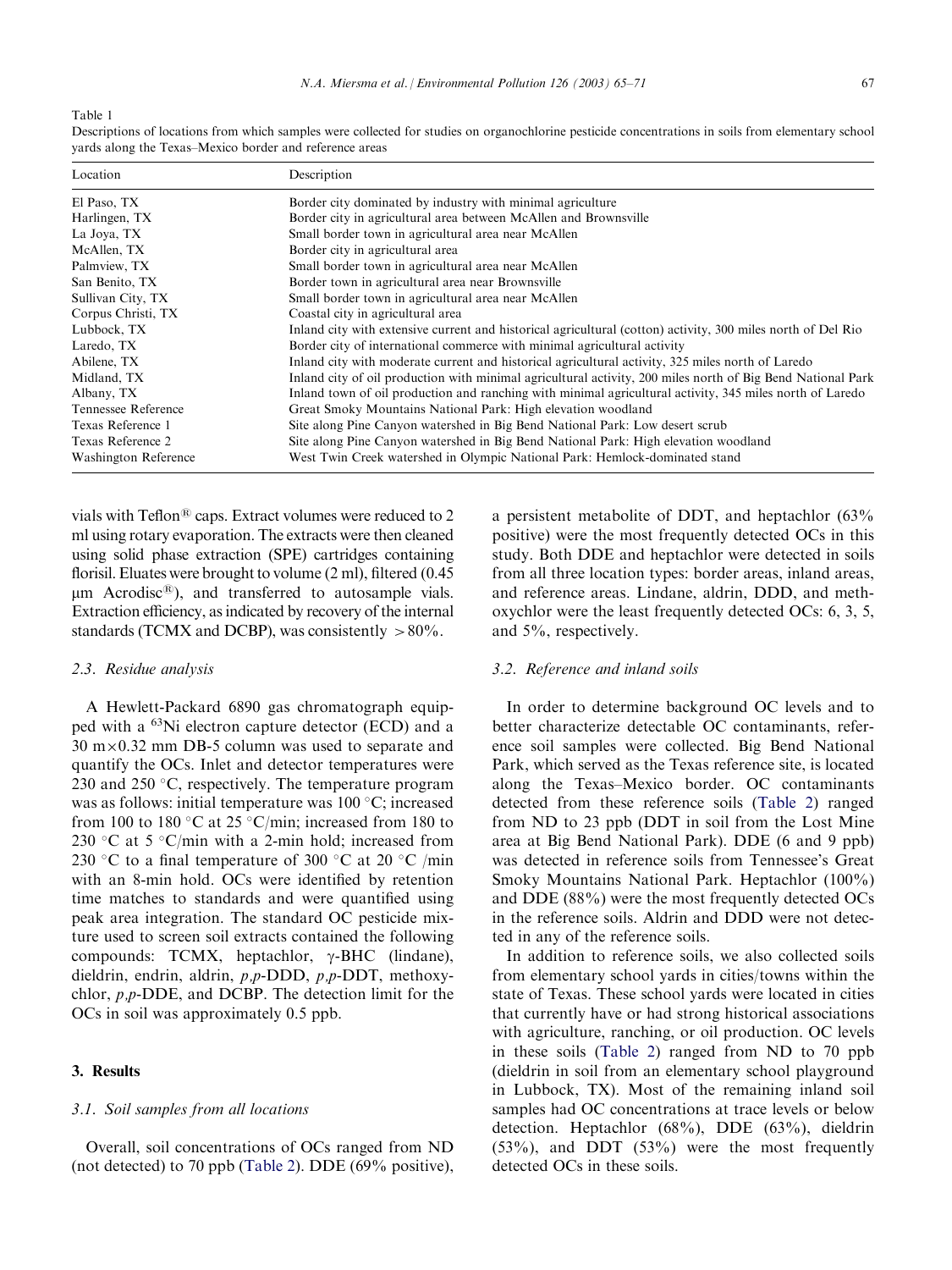<span id="page-3-0"></span>Table 2

Organochlorine pesticide concentrations in soils from elementary school yards along the Texas–mexico border, inland areas in Texas, and reference areas

| Location<br>Schoola           | Contaminant $(ng/g)$ |                |               |                         |              |                |            |                |              |
|-------------------------------|----------------------|----------------|---------------|-------------------------|--------------|----------------|------------|----------------|--------------|
|                               | Lindane              | Heptachlor     | Aldrin        | <b>DDE</b>              | Dieldrin     | Endrin         | <b>DDD</b> | DDT            | Methoxychlor |
| El Paso                       |                      |                |               |                         |              |                |            |                |              |
| Alpha                         | ND                   | $\rm ND$       | $\rm ND$      | ${\rm ND}$              | ND           | <b>ND</b>      | <b>ND</b>  | <b>ND</b>      | ND           |
| Bravo                         | ND                   | $\rm ND$       | ND            | ND                      | ND           | ND             | ND         | ND             | ND           |
| Charlie                       | <b>ND</b>            | ND             | <b>ND</b>     | ND                      | $\rm ND$     | ND             | ND         | ND             | ND           |
| Delta 1                       | ND                   | $\rm ND$       | <b>ND</b>     | ND                      | $\rm ND$     | <b>ND</b>      | <b>ND</b>  | $\rm ND$       | ND           |
| Delta 2                       | <b>ND</b>            | Trace          | <b>ND</b>     | ND                      | ND           | <b>ND</b>      | <b>ND</b>  | ND             | ND           |
| Echo 1                        | <b>ND</b>            | ND             | <b>ND</b>     | $\rm ND$                | $\rm ND$     | ND             | <b>ND</b>  | ND             | <b>ND</b>    |
| Echo 2                        | ND                   | Trace          | <b>ND</b>     | Trace                   | ND           | <b>ND</b>      | ND         | Trace          | ND           |
| Foxtrot 1                     | <b>ND</b>            | Trace          | <b>ND</b>     | ND                      | ND           | <b>ND</b>      | <b>ND</b>  | <b>ND</b>      | ND           |
| Foxtrot 2                     | <b>ND</b>            | $\rm ND$       | <b>ND</b>     | $\rm ND$                | $\rm ND$     | <b>ND</b>      | <b>ND</b>  | ND             | <b>ND</b>    |
| Golf 1                        | ND                   | ND             | <b>ND</b>     | $\rm ND$                | ND           | $\rm ND$       | ND         | $\rm ND$       | ND           |
| Golf 2                        | <b>ND</b>            | ND             | <b>ND</b>     | ND                      | <b>ND</b>    | <b>ND</b>      | <b>ND</b>  | ND             | <b>ND</b>    |
|                               |                      |                |               |                         |              |                |            |                |              |
| Harlingen                     |                      |                |               |                         |              |                |            |                |              |
| Alpha 1                       | ND                   | ND             | <b>ND</b>     | 1                       | ND           | ND             | ND         | ND             | ND           |
| Alpha 2                       | <b>ND</b>            | $\overline{c}$ | <b>ND</b>     | $\overline{\mathbf{c}}$ | $\rm ND$     | <b>ND</b>      | ND         | <b>ND</b>      | <b>ND</b>    |
| Bravo 1                       | ND                   | ND             | <b>ND</b>     | 6                       | $\mathbf{1}$ | 3              | ND         | $\overline{4}$ | ND           |
| Bravo 2                       | <b>ND</b>            | ND             | <b>ND</b>     | 3                       | <b>ND</b>    | <b>ND</b>      | ND         | <b>ND</b>      | ND           |
| Charlie 1                     | ND                   | $\rm ND$       | ND            | $\overline{c}$          | $\rm ND$     | $\rm ND$       | <b>ND</b>  | $\rm ND$       | ND           |
| Charlie 2                     | <b>ND</b>            | $\rm ND$       | <b>ND</b>     | 20                      | ND           | ND             | <b>ND</b>  | $\rm ND$       | <b>ND</b>    |
| La Joya                       |                      |                |               |                         |              |                |            |                |              |
| Alpha 1                       | <b>ND</b>            | $\mathbf{1}$   | <b>ND</b>     | $\overline{c}$          | Trace        | $\overline{2}$ | ND         | 3              | ND           |
| Alpha 2                       | <b>ND</b>            | ND             | <b>ND</b>     | $\overline{c}$          | <b>ND</b>    | <b>ND</b>      | ND         | <b>ND</b>      | ND           |
| Bravo 1                       | ND                   | 1              | <b>ND</b>     | Trace                   | <b>ND</b>    | ND             | ND         | ND             | ND           |
| Bravo 2                       | <b>ND</b>            | $\mathbf{1}$   | <b>ND</b>     | 1                       | $\rm ND$     | ND             | <b>ND</b>  | $\rm ND$       | ND           |
|                               |                      |                |               |                         |              |                |            |                |              |
| Laredo                        |                      |                |               |                         |              |                |            |                |              |
| Alpha                         | <b>ND</b>            | $\mathbf{1}$   | <b>ND</b>     | Trace                   | Trace        | <b>ND</b>      | ND         | <b>ND</b>      | ND           |
| Bravo                         | ND                   | 1              | <b>ND</b>     | 7                       | Trace        | $\rm ND$       | <b>ND</b>  | $\overline{c}$ | ND           |
| Charlie                       | ND                   | Trace          | <b>ND</b>     | Trace                   | ND           | <b>ND</b>      | <b>ND</b>  | ND             | <b>ND</b>    |
| McAllen                       |                      |                |               |                         |              |                |            |                |              |
| Alpha 1                       | 2                    | $\overline{2}$ | <b>ND</b>     | 10                      | $\mathbf{1}$ | 3              | <b>ND</b>  | $\overline{2}$ | <b>ND</b>    |
| Alpha 2                       | <b>ND</b>            | $\mathbf{1}$   | $\mathbf{ND}$ | $10\,$                  | ND           | ND             | <b>ND</b>  | ND             | <b>ND</b>    |
| <b>Bravo</b>                  | <b>ND</b>            | $\mathbf{1}$   | <b>ND</b>     | 50                      | ND           | 6              | <b>ND</b>  | $\rm ND$       | 3            |
| Palmview                      |                      |                |               |                         |              |                |            |                |              |
|                               | <b>ND</b>            |                | <b>ND</b>     |                         | <b>ND</b>    | <b>ND</b>      | ND         | <b>ND</b>      | ND           |
| Alpha 1                       |                      | $\overline{2}$ |               | 60                      |              |                |            |                |              |
| Alpha 2                       | ND                   | $\mathbf{1}$   | <b>ND</b>     | 60                      | ND           | $\rm ND$       | <b>ND</b>  | <b>ND</b>      | ND           |
| Bravo 1                       | ND                   | ND             | <b>ND</b>     | $\mathbf{1}$            | $\rm ND$     | ND             | ND         | $\rm ND$       | ND           |
| Bravo 2                       | ND                   | ND             | $\rm ND$      | 2                       | $\rm ND$     | ND             | ND         | $\mathbf{ND}$  | ND           |
| Charlie                       | <b>ND</b>            | $\mathbf{1}$   | <b>ND</b>     | N <sub>D</sub>          | <b>ND</b>    | ND             | <b>ND</b>  | ND             | ND           |
| San Benito                    |                      |                |               |                         |              |                |            |                |              |
| Alpha 1                       | <b>ND</b>            | ND             | <b>ND</b>     | 60                      | ND           | ND             | ND         | 10             | ND           |
| Alpha 2                       | ND                   | ND             | <b>ND</b>     | 20                      | $\rm ND$     | ND             | ND         | 3              | ND           |
| Bravo 1                       | <b>ND</b>            | 5              | <b>ND</b>     | 4                       | ND           | ND             | ND         | ND             | ND           |
| Bravo 2                       | ND                   | ND             | ND            | 2                       | ND           | ND             | ND         | ND             | ND           |
| Sullivan City                 |                      |                |               |                         |              |                |            |                |              |
| Alpha                         | ND                   | $\mathbf{1}$   | <b>ND</b>     | ND                      | Trace        | $\overline{c}$ | <b>ND</b>  | $\overline{c}$ | <b>ND</b>    |
|                               |                      |                |               |                         |              |                |            |                |              |
| <b>Summary (Border areas)</b> |                      |                |               |                         |              |                |            |                |              |
| % Positive                    | $3\%$                | 49%            | $0\%$         | 68%                     | 16%          | 14%            | $0\%$      | 22%            | 3%           |
| Range                         | $ND-2$               | $ND-5$         | ND            | $ND-60$                 | $ND-1$       | $ND-6$         | ND         | $ND-10$        | $ND-3$       |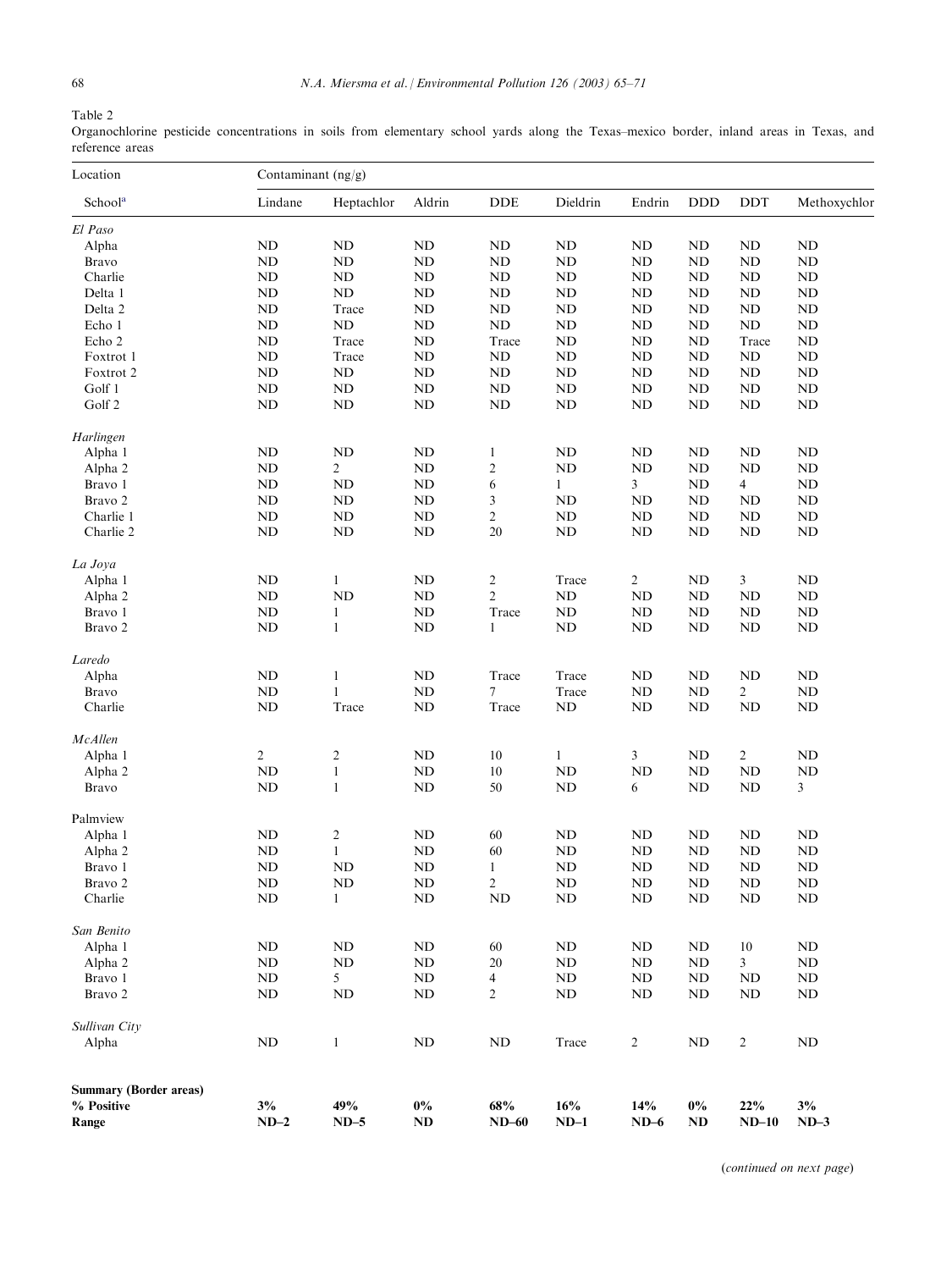# <span id="page-4-0"></span>Table 2 (continued)

| Location<br>School <sup>a</sup>  | Contaminant $(ng/g)$ |              |           |                |           |           |            |                |                |
|----------------------------------|----------------------|--------------|-----------|----------------|-----------|-----------|------------|----------------|----------------|
|                                  | Lindane              | Heptachlor   | Aldrin    | <b>DDE</b>     | Dieldrin  | Endrin    | <b>DDD</b> | DDT            | Methoxychlor   |
| Abilene                          |                      |              |           |                |           |           |            |                |                |
| Alpha 1                          | Trace                | $\mathbf{1}$ | <b>ND</b> | <b>ND</b>      | Trace     | Trace     | ND         | ND             | ND             |
| Alpha 2                          | <b>ND</b>            | Trace        | <b>ND</b> | ND             | ND        | ND        | ND         | ND             | ND             |
| Bravo 1                          | <b>ND</b>            | 1            | <b>ND</b> | Trace          | Trace     | Trace     | ND         | ND             | ND             |
|                                  |                      |              |           |                |           |           |            |                |                |
| Bravo 2                          | <b>ND</b>            | Trace        | <b>ND</b> | <b>ND</b>      | $\rm ND$  | ND        | Trace      | Trace          | ND             |
| Albany                           |                      |              |           |                |           |           |            |                |                |
| Alpha 1                          | ND                   | Trace        | <b>ND</b> | Trace          | Trace     | ND        | ND         | ND             | ND             |
| Alpha 2                          | <b>ND</b>            | 1            | <b>ND</b> | Trace          | Trace     | ND        | <b>ND</b>  | ND             | ND             |
| Corpus Christi                   |                      |              |           |                |           |           |            |                |                |
| Alpha                            | <b>ND</b>            | ND           | <b>ND</b> | <b>ND</b>      | ND        | ND        | ND         | <b>ND</b>      | ND             |
| Bravo                            | <b>ND</b>            | ND           | <b>ND</b> | ND             | ND        | ND        | ND         | 2              | <b>ND</b>      |
|                                  |                      |              |           |                |           |           |            |                |                |
| Charlie                          | <b>ND</b>            | ND           | <b>ND</b> | Trace          | <b>ND</b> | ND        | <b>ND</b>  | $\mathbf{1}$   | ND             |
| Midland                          |                      |              |           |                |           |           |            |                |                |
| Alpha                            | <b>ND</b>            | Trace        | $\rm ND$  | $\mathbf{1}$   | $\rm ND$  | ND        | ND         | <b>ND</b>      | ND             |
| Bravo                            | ND                   | 1            | Trace     | Trace          | Trace     | ND        | ND         | Trace          | ND             |
| Charlie                          | <b>ND</b>            | 1            | <b>ND</b> | Trace          | Trace     | ND        | ND         | ND             | <b>ND</b>      |
| Delta                            | <b>ND</b>            | 3            | ND        | $\overline{4}$ | Trace     | ND        | 1          | 5              | ND             |
| Echo                             | <b>ND</b>            | Trace        | ND        | Trace          | Trace     | <b>ND</b> | Trace      | Trace          | Trace          |
| Lubbock                          |                      |              |           |                |           |           |            |                |                |
| Alpha                            | ND                   | ND           | <b>ND</b> | 10             | ND        | 1         | ND         | ND             | ND             |
| Bravo 1                          | <b>ND</b>            | Trace        | <b>ND</b> | 3              | <b>ND</b> | <b>ND</b> | <b>ND</b>  | 1              | ND             |
| Bravo 2                          |                      |              |           |                |           |           |            |                |                |
|                                  | <b>ND</b>            | Trace        | ND        | $\overline{2}$ | ND        | ND        | ND         | $\mathbf{1}$   | <b>ND</b>      |
| Charlie 1                        | <b>ND</b>            | ND           | ND        | <b>ND</b>      | 70        | ND        | ND         | $\overline{c}$ | ND             |
| Charlie 2                        | ND                   | ND           | Trace     | <b>ND</b>      | 20        | <b>ND</b> | <b>ND</b>  | $\mathbf{1}$   | ND             |
|                                  |                      |              |           |                |           |           |            |                |                |
| <b>Summary (Inland areas)</b>    |                      |              |           |                |           |           |            |                |                |
| % Positive                       | 5%                   | 68%          | 11%       | 63%            | 53%       | 16%       | 16%        | 53%            | 5%             |
| Range                            | ND-Trace             | $ND-3$       | ND-Trace  | $ND-w10$       | $ND-70$   | $ND-1$    | $ND-1$     | $ND-5$         | ND-Trace       |
| <b>National Parks</b>            |                      |              |           |                |           |           |            |                |                |
| Lost Mine 1                      | 1                    | 3            | <b>ND</b> | $\overline{4}$ | ND        | ND        | ND         | 23             | <b>ND</b>      |
| Lost Mine 2                      | Trace                | 1            | <b>ND</b> | $\mathbf{1}$   | ND        | ND        | <b>ND</b>  | 1              | $\overline{c}$ |
| Great Smokey 1                   | ND                   | $\mathbf{1}$ | <b>ND</b> | 6              | $\rm ND$  | Trace     | <b>ND</b>  | <b>ND</b>      | <b>ND</b>      |
| Great Smokey 2                   | <b>ND</b>            | 3            | <b>ND</b> | 9              | Trace     | 1         | <b>ND</b>  | 3              | <b>ND</b>      |
| West Twin 1                      | ND                   | 3            | ND        | <b>ND</b>      | ND        | ND        | <b>ND</b>  | <b>ND</b>      | <b>ND</b>      |
| West Twin 2                      | <b>ND</b>            | Trace        | ND        | Trace          | $\rm ND$  | ND        | <b>ND</b>  | ND             | <b>ND</b>      |
|                                  |                      |              |           |                |           |           |            |                |                |
| Glenn Springs 1                  | ND                   | Trace        | ND        | Trace          | ND        | ND        | ND         | ND             | ND             |
| Glenn Springs 2                  | ND                   | 5            | <b>ND</b> | Trace          | ND        | ND        | <b>ND</b>  | ND             | ND             |
|                                  |                      |              |           |                |           |           |            |                |                |
| <b>SUMMARY</b> (Reference areas) |                      |              |           |                |           |           |            |                |                |
| % Positive                       | 25%                  | 100%         | $0\%$     | $88\%$         | 13%       | 25%       | $0\%$      | 38%            | 13%            |
| Range                            | $ND-1$               | Trace-5      | ND        | $ND-9$         | ND-Trace  | $ND-1$    | ND         | $ND-23$        | $ND-2$         |
| <b>Summary (All areas)</b>       |                      |              |           |                |           |           |            |                |                |
| % Positive                       | $6\%$                | 63%          | $3\%$     | 69%            | 27%       | 16%       | 5%         | 33%            | 5%             |
|                                  |                      |              |           |                |           |           |            |                |                |
| Range                            | $ND-2$               | $ND-5$       | ND-Trace  | $ND-60$        | $ND-70$   | $ND-6$    | $ND-1$     | $ND-23$        | $ND-3$         |

ND, non-detectable (detection limit=0.5 ppb); Trace, detected, but not quantified.

<sup>a</sup> All school names were assigned a code in order that the locations remained anonymous.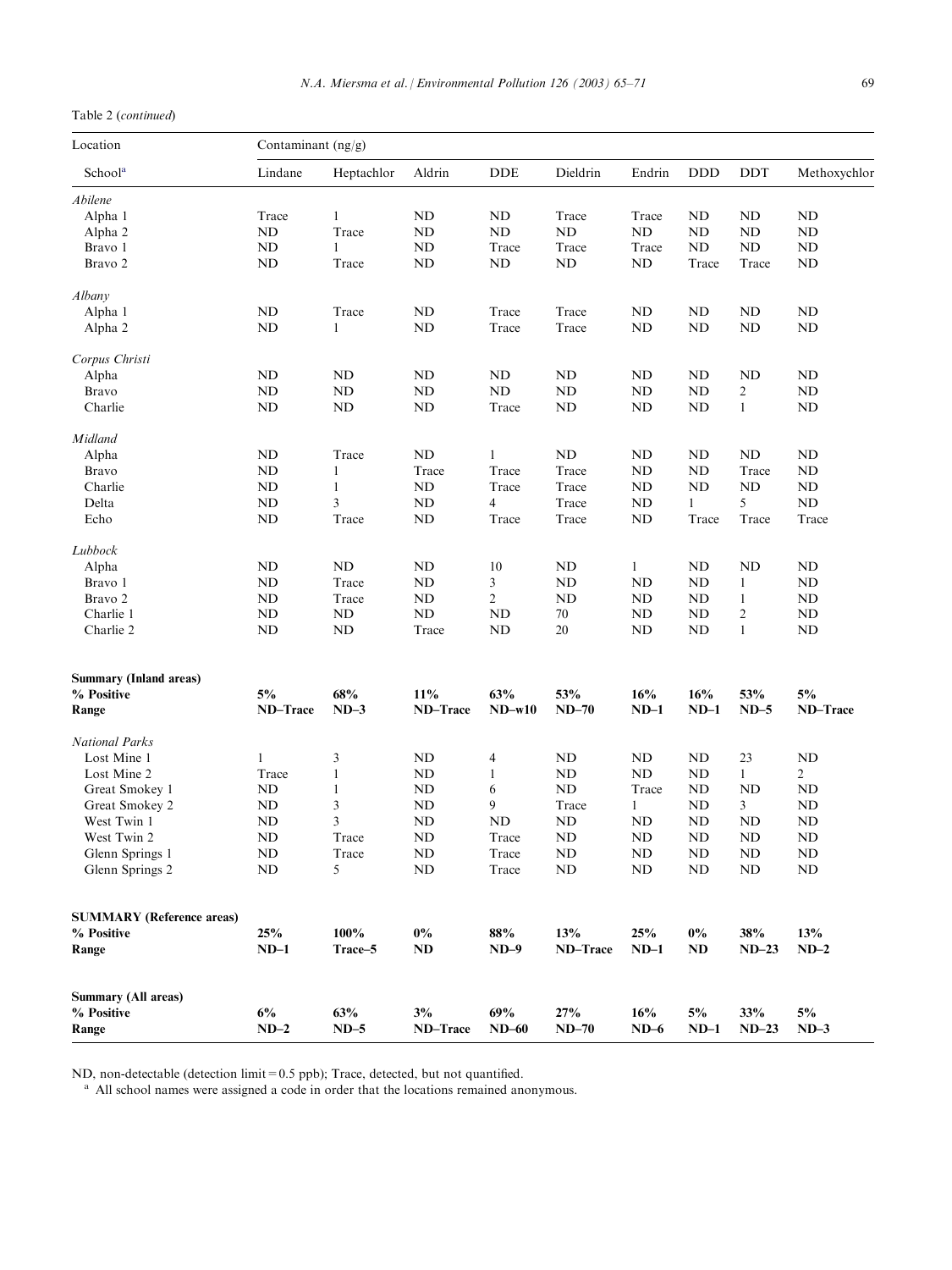#### 3.3. Border soils

Elementary school yards in the border towns of Palmview, San Benito, Harlingen, and McAllen all had relatively high concentrations of DDE (60, 60, 20, and 50 ppb, respectively) compared with soils from other locations in this study. Soils from elementary school yards in other border areas had lower OC residues ( $\leq 10$  ppb). DDE (68%) and heptachlor (49%) were the most frequently detected OCs in these soils. Aldrin and DDD were not detected in any of the border soils. Nearly all of the samples collected from seven elementary school yards in El Paso were negative for OCs.

### 4. Discussion

Our results indicate that OC pesticides are present in surface soils from elementary school yards. A persistent metabolite of DDT (DDE) was the most frequently detected OC. Although heptachlor was also frequently detected in soils from elementary school yards, the concentrations of heptachlor in these soils was relatively low (range=ND–5 ppb). The highest OC concentration was observed in a soil sample collected from an elementary school yard in Lubbock, TX (dieldrin, 70 ppb).

Due in large part to the Green Revolution and the cotton boom of the 1960s, large amounts of organochlorine pesticides have been applied in Latin American regions [\(Castillo et al., 1997](#page-6-0)). Latin American pesticide policy and use may contribute to OC contamination along the Texas–Mexico Border ([Zahedi, 1999; Murray,](#page-6-0) [1994\)](#page-6-0). Soils collected from elementary school yards along the border had relatively higher concentrations of DDE, especially near agricultural areas (Harlingen, McAllen, Palmview, San Benito). These results may be due to the area's historical agriculture activity prior to the banning of DDT in the early 1970s, as well as more recent use of DDT in Mexico for malaria control [\(Lopez-Carillo et al., 1996\)](#page-6-0). It is important to note that school yard soils from Lubbock, TX, an area with an extensive agricultural history, also had DDE (up to 10 ppb) and dieldrin (20 and 70 ppb). Soil samples collected from reference areas (National Parks) had slightly less but similar concentrations of OCs as inland soils.

Monitoring data on DDT and its metabolites in soil is relatively scarce in the literature. However, historical data obtained during the time of DDT use are relevant to the present study in putting the school yard data in context. These historical data indicate that DDE concentrations in soil (2 seperate studies of 5 and 8 US cities) ranged from 0.01 to 7.9 ppm (Carey et al., 1978) and 0.1 to 53 ppm ([Wiersma et al., 1972](#page-6-0)), respectively. In addition, more recent data indicate that DDE was also detected in sediment samples from three coastal lagoons in the Gulf of Mexico (0.2–1.8 ppb; Albert,

1996). Although usually well below regulatory levels, DDT is commonly detected in food items, especially fruits and vegetables, under the Food and Drug Administration's pesticide monitoring studies [\(1995;](#page-6-0) [Gunderson, 1995](#page-6-0)).

This study indicates that soils from elementary school yards could serve as a source of OC pesticide exposure to children. While exposure to OCs in school yard soils would be assumed to occur via ingestion and dermal contact, it is not clear from the present study how biologically available the OCs are to children using these areas. It is well known that with time, these contaminants become less biologically available in soil (Awata et al., 1999, 2000) and that residue data based on rigorous extraction and analysis may overestimate the risk to terrestrial organisms. EPA risk assessment guidelines assume that the soil ingestion rate for all individuals over age 7 to be 100 mg soil/day ([US EPA,](#page-6-0) [1989\)](#page-6-0) and that soil DDT concentrations are 1 mg  $DDT_{tot}/kg$  soil (1 ppm). We did not detect any OC contaminants in the ppm range, and all samples were well below permissible risk-based levels. Further characterization (concentrations, availability) of OCs (and other contaminants) in soils from these and other areas well help provide additional insight into this potential exposure pathway for children. Such characterization would be very beneficial in understanding the potential additive and synergistic effects these chemicals have on border populations.

#### Acknowledgements

We are grateful to Dr. John Zak for supplying the reference soils. This research was partially supported by a grant from the Conservation and Research Foundation and by the Texas Advanced Research Program under Grant 003644-0087-1999. N.A.M. was supported by a Howard Hughes Medical Institute grant through the Undergraduate Biological Sciences Education Program to Texas Tech University.

#### References

- Albert, L.A., 1996. Persistent pesticides in Mexico. Reviews of Environmental Contamination and Toxicology 147, 1–44.
- Atkinson, J., 2001. Curing the colonias. Texas Monthly. April.
- Awata, H., Cobb, G.P., Anderson, T.A., 2000. A chemical test for determining biological availability of aged chemicals in soil. International Journal of Environmental Analytical Chemistry 78, 41–49.
- Awata, H., Johnson, K.A., Anderson, T.A., 1999. Passive sampling devices as surrogates for evaluating bioavailability of aged chemicals in soil. Toxicological and Environmental Chemistry 73, 25–42.
- Carey, A.E., Gowen, J.A., Tai, H., Mitchell, W.G., Wiersma, G.B., 1978. Pesticide residue levels in soils and crops, 1971—National soils monitoring program (III). Pesticides Monitoring Journal 12, 117–136.